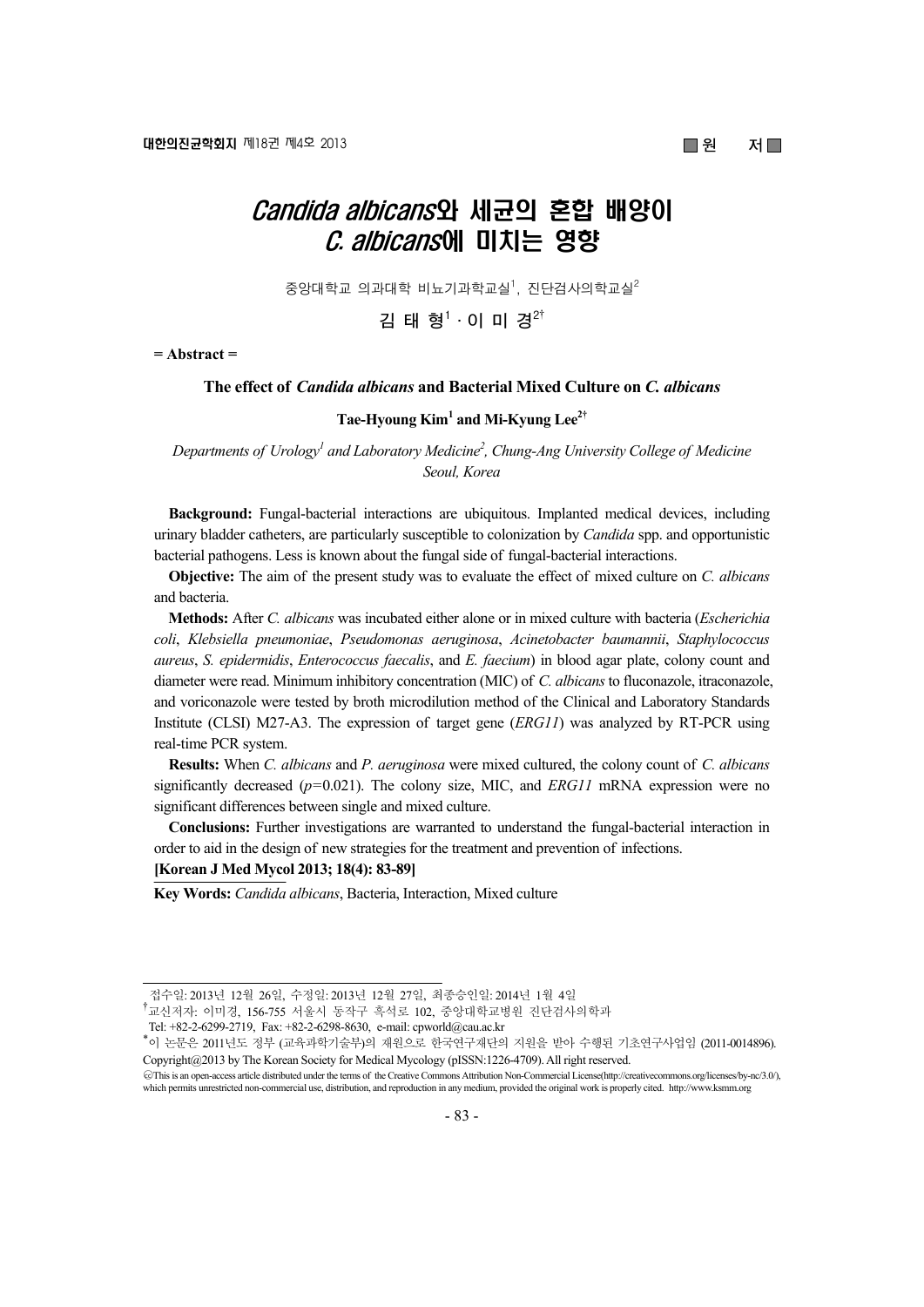# 서 론

모든 질병은 복합적 원인으로 발생하고 있다. 감염질환에서도 극히 일부에서만 단일 원인, 즉 특정 병원체만으로도 숙주나 환경적 요인과 무관 하게 질병을 일으킬 수도 있지만, 대부분의 경우 병원체만으로는 질병으로까지 발전되지 않는 경 우가 많다. 즉, 연령, 면역상태, 기저질환, 항균제 사용유무, 침습적 시술유무, 영양상태 등의 숙주 요인과 계절, 습도, 온도 등의 물리적 환경요인, 중간숙주와 같은 생물학적 환경요인, 사회경제적 수준 등의 사회적 환경요인 등이 서로 영향을 주 어 질병을 일으키는데 관여하게 된다. 또한 숙주 와 병원체의 상호작용에 따라 질병상태가 아닌 집락형성 (colonization)에서부터 질병상태인 무증 상 감염 (subclinical infection)과 증상을 보이는 감 염상태로 발전할 수 있으며, 또한 병원체 간에도 서로 간 상호작용으로 영향을 주게 된다<sup>1,2</sup>.

기회 감염 진균 병원체는 수많은 세균, 원핵생 물 및 진핵세포 생물들이 살고 있는 환경과 숙주 와 관련된 생태적 위치에 널리 분포하고 있다. 따라서 이들 군집 내에서의 상호작용은 물질대사 (metabolism), 형태 (morphology), 독력 (virulence), 성장 (growth) 및 생존 (survival)을 포함한 진균세 포 생활의 거의 모든 면에 영향을 줄 수 있다<sup>3,4</sup>. 일반적으로 기회 감염에 의한 진균 감염은 숙주 방어체계의 일부가 손상된 후 발생하기 때문에 다중 병원체에 의한 혼합 감염은 흔히 볼 수 있 는 현상이다<sup>3</sup>. 그러나 아직까지 환자에서 단일 병 원체에 의한 감염 대 혼합 감염의 영향은 많이 연구되어 있지 않다. 그러므로 진균과 세균 사이 의 관계를 연구하고 이해하는 것은 진균의 생태 를 이해하고 나아가 진균 감염을 조절하는 새로 운 전략을 개발하는 데 도움이 될 수 있을 것이 다. 한편, azole계 항진균제는 진균 세포막의 유 지에 중요한 필수 sterol인 ergosterol 생합성 과 정에서 lanosterol 14-α-demethylase를 방해함으로 ergosterol의 결핍과 sterol 전구물질의 축적을 야 기하여 항진균 작용을 나타낸다. 또한 azole에 대 한 진균의 내성은 주로 14-α-demethylase를 엔코 딩하는 표적 유전자인 *ERG11* 변형과 과표현, 약 제 유출의 증가로 발생하는 것으로 알려져 있으 며, 여러 가지의 유전적 사건들이 복합적으로 작 용하여 내성을 일으키는 것으로 생각되고 있다<sup>5</sup>.

요로 방광 카테터, 기관내관 (endotracheal tube), 중심 정맥 카테터, 인공 심장 판막, 복막 투석 카테터 등과 같은 삽입된 의료기구들은 특히 칸 디다 종과 *Staphylococcus epidermidis*, *S. aureus*, *Pseudomonas aeruginosa* 및 *Enterococcus* spp.와 같은 기회감염 세균에 의한 집락화가 생기기 쉬 워<sup>6</sup> , 칸디다와 세균간의 상호작용이 감염 발생에 영향을 줄 수 있을 것으로 생각된다. 이에 본 연 구에서는 칸디다 중 임상 검체에서 가장 많이 분 리되는 *Candida albicans* 단독 배양과 요로감염 에서 흔히 분리되는 세균들 중 *Escherichia coli*, *Klebsiella pneumoniae*, *P. aeruginosa*, *Acinetobacter baumannii*, *S. aureus*, S*. epidermidis*, *E. faecalis* 및 *E. faecium* 등과의 혼합 배양 후 *C. albicans*의 집락 수 및 집락크기, azole 감수성 검사, 그리고 azole 약제의 표적 유전자인 *ERG11* 유전자의 mRNA 양을 측정하여 *C. albicans*와 세균의 혼합 배양이 *C. albicans*에 미치는 영향을 평가하고자 하였다.

# 대상 및 방법

#### 1. 대상 균주

중앙대학교병원 진단검사의학과에 소변 배양 이 의뢰되어 배양된 임상 분리 균주 중 요로 감 염에서 흔하게 분리되는 균종을 선택하였다. 즉 칸디다 종은 *C. albicans*, 그람 음성균은 *E. coli*, *K. pneumoniae*, *P. aeruginosa* 및 *A. baumannii*, 그 람 양성균은 *S. aureus*, *S. epidermidis*, *E. faecalis* 및 *E. faecium* 등 9균종의 임상 분리 균주를 대상으 로 하였다.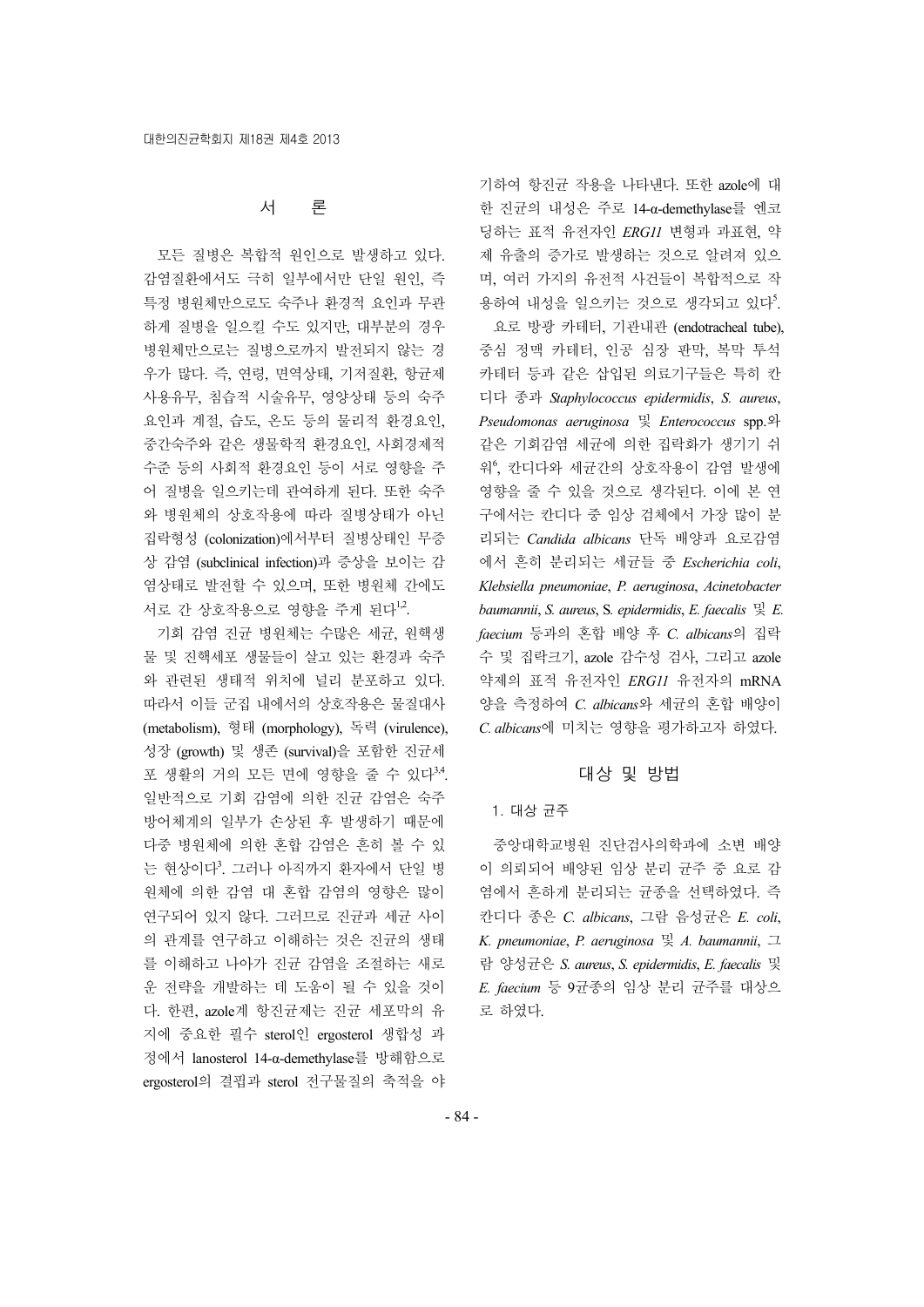2. 단독 또는 혼합 배양 후 C. albicans의 집락 수와 집락크기

*C. albicans*와 세균을 0.85% 식염수에 풀어 잘 섞은 후 0.5 McFarland 탁도로 맞추고, 멸균 증류 수로 *C. albicans*는 1,000배, 세균은 10,000배 희석 하여 균액을 준비하였다. 단독 배양 시에는 균액 과 멸균 증류수를 각각 1:1로 한 시험관에 분주 하고, 혼합 배양 시에는 *C. albicans*와 세균을 각 각 1:1로 한 시험관에 분주하여 실온에서 1시간 동안 진탕한 후 혈액한천배지에 20 μL씩 분주하 여 배지 표면에 골고루 바르고 35℃에 24시간 배 양 후 *C. albicans*의 집락수와 집락크기를 판독하 였다. 결과는 동일한 균주로 각각 독립적인 배양 실험을 3회 시행하여 평가하였다.

# 3. 항진균제 감수성 검사

단독 배양 또는 세균과 혼합 배양한 *C. albicans* 를 대상으로 fluconazole, itraconazole 및 voriconazole에 대한 항진균제 감수성 검사를 시행하였으 며, 정도관리를 위하여 표준 균주 *C. parapsilosis* ATCC 22019와 *C. krusei* ATCC 6258을 사용하였다. 항진균제 감수성 검사는 Clinical and Laboratory Standards Institute (CLSI) M27-A3 지침에 따라 액체미량희석법 (broth microdilution)으로 시행하 였다<sup>6</sup> . Fluconazole (Diflucan, Pfizer Inc., Korea) 분 말은 멸균 증류수에, itraconazole (Sigma-Aldrich Co., St, Louis, MO, USA)과 voriconazole (Pfizer Inc.) 은 dimethyl sulfoxide (DMSO; Sigma-Aldrich Co.) 에 각각 녹여 원액을 만든 후 분주하여 -70℃에 보관하였다. 각각의 항진균제는 멸균 증류수와 RPMI 배지로 희석하여 fluconazole은 64~0.125 μg/mL, itraconazole와 voriconazole은 16~0.03 μg/ mL의 농도로 만들어 96 well plate (FALCON MICROTEST<sup>™</sup> U-Bottom, Becton Dickinson Labware, Franklin Lakes, NJ, USA)에 분주하여, 즉시 사용하 거나 -70℃에 보관하였다. 검사할 *C. albicans*를 0.85% 식염수에 풀어 잘 섞은 후 희석하여 항진 균제가 농도 별로 들어있는 96 well plate에 균을

접종하였다. 96 well plate를 35℃에서 48시간까지 배양하면서, 24시간과 48시간 배양 후 육안 판독 으로 성장대조 well에 비하여 50% 이상 성장이 억제된 well을 최소억제농도 (minimum inhibitory concentration, MIC)로 판독하였으며, MIC의 최종 판정은 24시간 배양 후 육안 판독한 결과를 기준 으로 하였다.

#### 4. C. albicans의 ERG11 mRNA 측정

단독 배양 또는 세균과 혼합 배양한 *C. albicans* 로 부터 RiboPureTM-Yeast RNA Isolation Kit (Ambion, Austin, TX, USA)를 사용하여 총 RNA 를 추출한 후 1st Strand cDNA Synthesis Kit for RT-PCR (Roche Diagnostic Corp., Indianapolis, IN, USA)를 이용하여 cDNA를 합성하였다. *ERG11* mRNA 정량을 위한 PCR 반응은 95℃에서 10분 간 전 변성시킨 후 95℃에서 10초, 62℃에서 15초, 72℃에서 10분씩 40회로 하였으며, 실시간 PCR (LightCycler® 2.0, Roche Diagnostic Corp.)로 상대 정량하였다 (Table 1)7 . 즉, *ERG11* 유전자의 상대 정량치는 기준 유전자인 housekeeping 유전자 (*ACT1*)에 대한 대상 유전자 (*ERG11*)의 비로 산 출하였으며, 이 때 각 유전자의 농도는 각각의 표준곡선으로부터 얻었다. *ERG11* mRNA 정량은 각각 3회씩의 독립된 실시간 PCR로부터 얻은 결 과의 평균으로 평가하였다.

### 결 과

1. 단독 배양과 혼합 배양 후 C. albicans의 집 락수와 집락크기

*C. albicans* 단독 배양과 세균과의 혼합 배양 후 *C. albicans* 집락수는 *E. faecium*을 제외한 대 부분의 세균과 혼합 배양 시 단독 배양에 비하 여 집락수가 감소하는 경향을 보였다. 그러나 *P. aeruginosa*와 혼합 배양한 경우에서만 통계적 으로 유의한 차이로 집락수가 감소하였고 (*p*= 0.021), 나머지 세균과의 혼합 배양에서는 통계적 으로 유의한 차이를 보이지 않았다 (Table 2).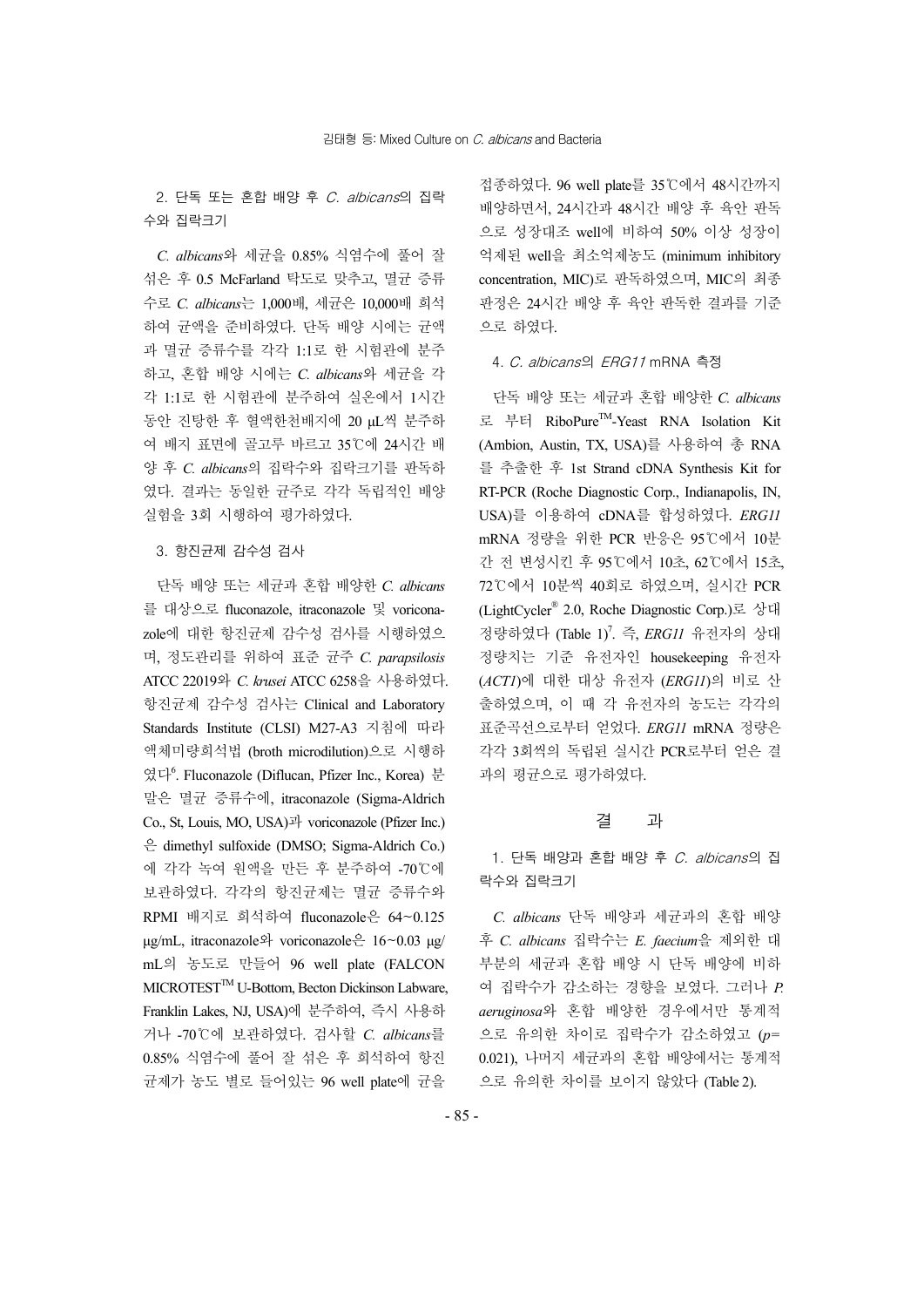| Primer / Probe |                | GenBank<br>assession no. | Sequences $(5'-3')$                  |  |
|----------------|----------------|--------------------------|--------------------------------------|--|
| ERG11          | Forward primer | X13296                   | TGGAGACGTGATGCTG                     |  |
|                | Reverse primer |                          | <b>AGTATGTTGACCACCCATAA</b>          |  |
|                | Donor probe    |                          | AATCTCTGCTACTTATATGAAAGAAATTAAACTGAG |  |
|                | Acceptor probe |                          | GAGAACGTGGTGATATTGATCCAAAT           |  |
| ACT1           | Forward primer | X16377                   | <b>CCAGCTTTCTACGTTTCC</b>            |  |
|                | Reverse primer |                          | <b>CTGTAACCACGTTCAGAC</b>            |  |
|                | Donor probe    |                          | CGGTATTGTTTTGGATTCTGGTG              |  |
|                | Acceptor probe |                          | TGTGTTTACTCACGTTGTTCC                |  |

**Table 1.** Primers and probes used in this study

**Table 2.** Colony count of *Candida albicans* on the blood agar plate after 24 hr incubation at 35℃

| Type of culture                     | No. of colony    | $P$ -value <sup>†</sup> |
|-------------------------------------|------------------|-------------------------|
| C. albicans                         | $131.3 \pm 24.8$ |                         |
| $C.$ albicans +<br>E. coli          | $102.3 \pm 22.7$ | 0.055                   |
| $C_{a}$ albicans +<br>K. pneumoniae | $108.3 \pm 26.3$ | 0.064                   |
| $C_{a}$ albicans +<br>P. aeruginosa | $88.0 \pm 26.9$  | 0.021                   |
| $C_{a}$ albicans +<br>A. baumannii  | $127.0 \pm 29.9$ | 0.318                   |
| $C.$ albicans +<br>S. aureus        | $118.7 \pm 18.0$ | 0.089                   |
| $C.$ albicans +<br>S. epidermidis   | $119.7 \pm 19.4$ | 0.067                   |
| $C.$ albicans +<br>E. faecium       | $133.0 \pm 27.8$ | 0.671                   |
| $C.$ albicans +<br>E. faecalis      | $129.3 \pm 18.8$ | 0.678                   |

\* Colony count is the average±standard deviation for three independent experiment.

† *P*-value for colony count of *C. albicans* in single and mixed culture.

*C. albicans* 단독 배양과 비교하여 세균과의 혼 합 배양 후 *C. albicans* 집락크기는 차이를 보이 지 않았다.

# 2. C. albicans의 azole 감수성 결과

*C. albicans* 단독 배양 후 fluconazole, itraconazole 및 voriconazole에 대한 MIC는 각각 0.125 μg/ mL, 0.015 μg/mL 및 0.015 μg/mL로 감수성이었 고, 9균종의 세균과 혼합 배양 후 *C. albicans*의 fluconazole, itraconazole 및 voriconazole에 대한 MIC는 각각 0.125~0.25 μg/mL, 0.015~0.03 μg/mL 및 0.015~0.03 μg/mL로 모두 2 희석 배수 이내의 결과를 보여 동일한 결과로 판정하였다.

# 3. C. albicans의 ERG11 mRNA 상대정량

*C. albicans* 단독 배양 후의 *ERG11* 유전자의 상대정량값은 15.54 ± 2.75였고, 9균종의 세균과 혼합 배양 후 각각 측정한 *ERG11* 유전자의 상대 정량값은 15.08 ± 3.17에서 20.37 ± 2.49로 단독 배양 후 *ERG11* 유전자의 상대정량값과 통계적 으로 유의한 차이를 보이지 않았다 (Table 3).

### 고 찰

진균과 세균의 상호작용이 진균과 세균 간의 필수적이고 유일한 작용은 아니지만, 여러 가지 주변 상황에 따라 세균이 진균의 이러한 성상들 을 강화시키거나 약화시키는데 작용하게 된다. 또한 이들 상호작용은 관계하는 진균과 세균의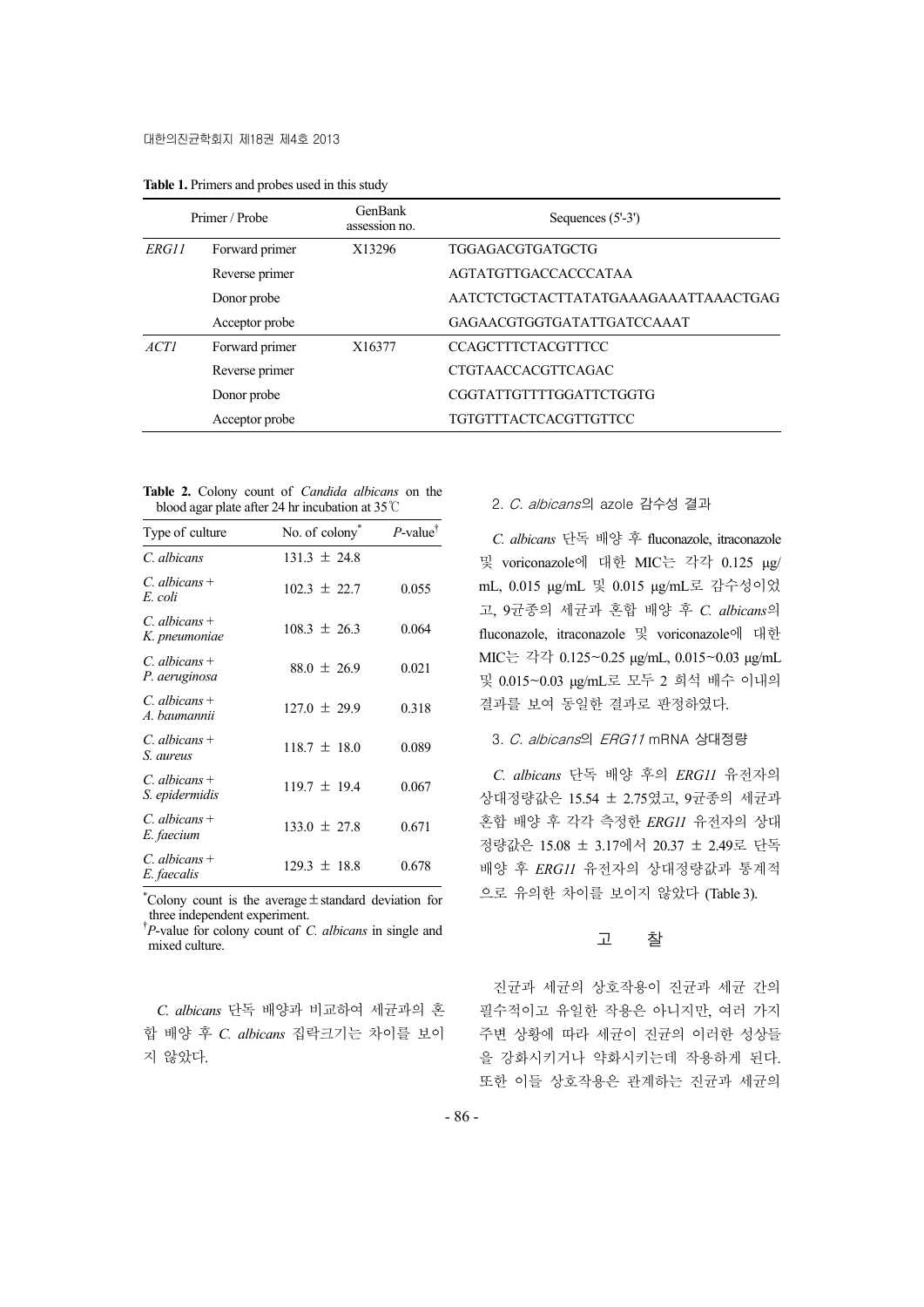| Type of culture                   | ERG11/ACD1*      | $P$ -value <sup>†</sup> |
|-----------------------------------|------------------|-------------------------|
| C. albicans                       | $15.54 \pm 2.75$ |                         |
| C. albicans +<br>E. coli          | $20.37 \pm 2.49$ | 0.130                   |
| $C.$ albicans +<br>K. pneumoniae  | $17.46 \pm 3.33$ | 0.604                   |
| $C.$ albicans +<br>P. aeruginosa  | $19.94 \pm 4.11$ | 0.256                   |
| $C.$ albicans +<br>A. baumannii   | $15.62 \pm 2.67$ | 0.978                   |
| $C.$ albicans +<br>S. aureus      | $19.52 \pm 4.94$ | 0.187                   |
| $C.$ albicans +<br>S. epidermidis | $18.78 \pm 4.43$ | 0.091                   |
| $C.$ albicans +<br>E. faecium     | $19.05 \pm 3.67$ | 0.436                   |
| $C.$ albicans +<br>E. faecalis    | $15.08 \pm 3.17$ | 0.843                   |

**Table 3.** Relative quantification of *ERG11* gene in *Candida albicans* 

\* Relative quantification is expressed as a ratio of target gene (*ERG11*) concentration to reference gene (*ACT1*) concentration. *ERG11/ACD1* is the average  $\pm$  standard deviation for three independent experiment.

† *P*-value for *ERG11* quantification of *C. albicans* in single and mixed culture.

종류, 미생물 주변의 환경 및 숙주 환경에 크게 영향을 받게 된다<sup>4</sup>.

*C. albicans*는 인체에 감염을 일으키는 진균 병 원체에서 가장 문제가 되는 것 중의 하나이기 때 문에, 지금까지 진균과 세균의 상호작용에 관한 연구의 대부분은 *C. albicans*와 세균 간의 상호작 용에 관한 내용이었다. *C. albicans*는 인체의 다양 한 부위에 존재하며, 정상 상재균으로 분포하는 것에서부터 인체에 심각한 기회 감염을 일으키는 병원체로 작용하는 등 다양한 감염 양상을 보여 주고 있다. 그러므로 칸디다와 세균의 상호작용 을 연구하는 것은, 많은 경우에서 *C. albicans*가 주로 자신에게 있던 상재균으로부터 감염이 되고, 단일 균종에 의한 감염과 진균과 세균의 혼합 감 염은 다른 성상을 가지며, 그리고 칸디다와 세균

사이의 관계를 연구하고 이해하는 것이 칸디다의 생태를 이해하고 나아가 칸디다 감염을 조절하는 새로운 전략을 개발하는 데 도움이 될 수 있을 것으로 생각되기 때문에 중요하다<sup>49</sup>.

1988년 Odds는 관련 문헌들을 검토하여 *C. albicans*가 주로 세균의 동시 감염을 증진시키는 반면, 진균 자체는 감염부위에 존재하는 세균에 의해 억제된다는 결론을 기술하였다<sup>10</sup>. 이 내용을 확인하기 위하여 1999년 Hermann 등은 1986년부 터 1988년까지 3년 동안 1,400병상 3차 병원에 의뢰된 약 67,700건의 각종 임상 검체에서 분리 된 효모양 진균과 세균을 분석하였다. 진균 단독 또는 진균과 세균이 함께 분리된 그룹 (F-group) 과 세균만 분리되거나 무균인 그룹 (N-group)으 로 나누어 비교하였다. 모든 유형의 검체에서 *Enterobacter* 종이 F-group에서 일정하게 많이 분 리되어 *Enterobacter* 종이 칸디다와 관련된 혼합 감염에 관련이 될 것으로 추측하였으며, 소변과 생식기 검체에서는 임상적으로 중요한 세균 중 *Enterobacte*r 종, *E. coli*, *P. aeruginosa*, *Streptococcus faecalis*가 F-group에서 의미 있게 많이 분리되었 다11. 그러나 칸디다 유무에 따른 균 무리의 분포 차이가 미생물 간의 상승 또는 억제작용 때문인 지, 우연히 특정 환자들에서 발생한 특수한 상황 인지, 또는 집락화와 감염 사이의 중요한 기전 중의 하나인지 등에 관하여 평가할 수는 없었다. 또한 생체에서의 진균과 세균의 상호작용을 분석 하기 위하여 화상 환자의 상처에서 배양된 결과 를 분석한 연구에서는, 칸디다가 많이 자란 상처 부위에서는 *P. aeruginosa*가 포함된 세균의 배양 은 거의 관찰되지 않아 칸디다와 *P. aeruginosa* 배 양 결과상의 역 상호작용을 관찰할 수 있었으며, 결론적으로 *P. aeruginosa*에 의한 칸디다 성장에 대한 억제 현상으로 평가하였다<sup>12</sup>.

한편 요로 방광 카테터 등과 같은 삽입된 의료 기구들에 생길 수 있는 바이오필름 형성은 복합 감염이나 파종성 감염의 가능성 있고, 항균제 내 성과 관련될 수도 있으며, 삽입한 의료기구의 제 거와 교체가 필요할 수도 있어, 의료비용 증가,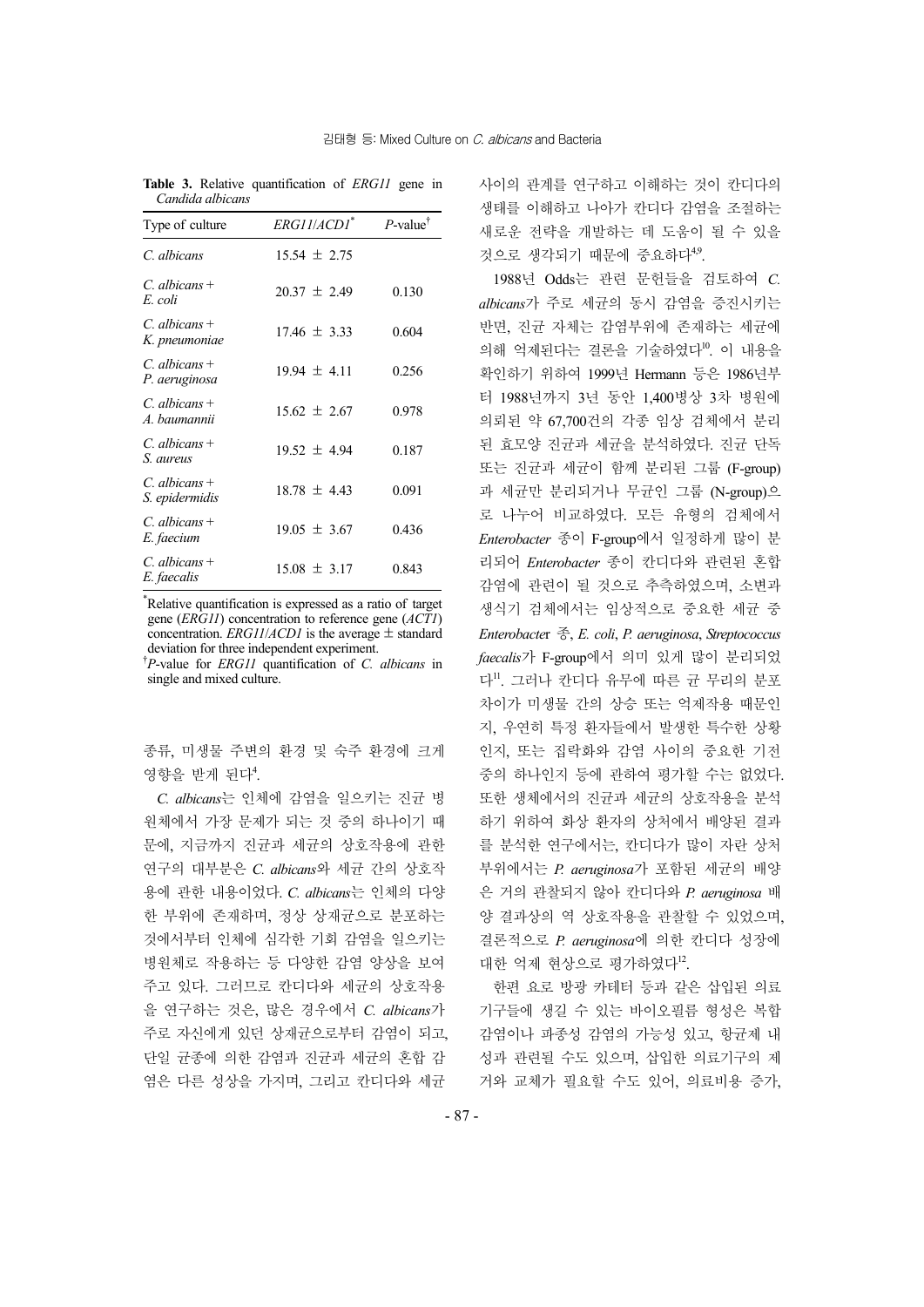오염된 의료기구 삽입과 관련된 추가적인 환자 의 외상 발생 가능성 및 중증 감염의 위험이 증 가할 수 있게 된다13. 바이오필름과 관련된 칸디 다와 세균의 상호작용에 관한 몇몇 연구에서 *C. albicans*와 *S. aureus*가 동시에 집락화되는 경우 항생제와 항진균제의 치료가 더 어렵다는 연구보 고도 있었고14, *C. albicans*와 *S. epidermidis*가 혼 합되어 존재하는 경우 항생제의 확산을 방해하 여 vancomycin에 대한 내성이 2배 증가하였다는 보고도 있었다15. 반면 최근의 한 연구에서 *C. albicans*와 *S. aureus*가 혼합된 바이오필름을 형성 할 경우, vancomycin에 대한 내성은 증가하였으 나, amphotericin B에 대한 감수성은 변화가 없었 다는 보고도 있었다16. *S. aureus*의 vancomycin에 대한 내성 증가의 기전으로 바이오필름으로 인해 약제에 노출이 늦어져 *S. aureus*의 약제 내성 유 전자의 상향조절 (upregulation)이 가능한 시간을 제공하였거나, 또한 바이오필름이 형성된 기질자 체가 *S. aureus*의 성장과 유전자 발현을 변화시켜 결국 약제 내성 유전자의 상향조절을 유도하였다 고 분석하고 있다<sup>16</sup>.

본 연구에서는 병원에서 빈번하게 사용되고 있 는 요로 방광 카테터와 이와 관련한 요로 감염에 서 주로 분리되는 *C. albicans*와 세균들을 대상으 로 실험실에서 단독 배양과 혼합 배양을 시행하 여 세균과의 혼합 배양이 *C. albicans*의 집락수와 집락크기, azole계 항진균제에 대한 감수성 양상 및 azole계 약제의 표적 유전자 발현의 변화를 확인하고자 하였다. 대부분의 혼합 배양의 경우 단독 배양에 비해 *C. albicans*의 집락수가 감소 하는 경향을 보였으나, 통계적으로 의미있게 감 소한 경우는 *P. ae*ruginosa와 혼합 배양한 경우 로 이는 이전 보고들과 유사한 결과로 생각된다. 이는 Hogen 등의 *P. aeruginosa*와 *C. albicans*의 상호작용에 관한 기전 연구에서, *P. aeruginosa*와 *C. albicans*를 액체배지에 함께 배양하였을 때 *P. aeruginosa*가 *C. albicans*의 균사 (filament)에 조 밀한 균막 (dense biofilm)을 형성하여 결국 *C. albicans*를 사멸시키며, 이때 *P. aeruginosa*의 독력

인자들이 *C. albicans*의 균사를 죽이는데 관여하 는 것으로 분석되어, 인체 내 감염에서도 독력 인자들이 진균과 세균의 상호작용에도 역할을 할 것으로 생각되고 있다17. 또한 *C. albicans*를 fluconazole이 들어있는 평판배지에 배양하였을 때 집락수의 감소는 없었으나 잡락크기의 감소 를 보였던 이전 연구를 참고하여<sup>18</sup> 집락크기를 비교하였으나, 세균과의 혼합 배양에서는 집락크 기의 감소를 관찰할 수 없었다. 이는 세균과의 혼합 배양 시 발생하는 집락수의 감소 등이 항진 균제의 작용 기전이나 작용부위와 다를 가능성 을 생각해 볼 수 있겠다. 또한 fluconazole에 대 한 감수성 검사에서 내성을 보이지 않는 균주도 fluconazole이 함유된 배지에 배양할 경우 표적 유전자인 *ERG11*의 상향조절이 발생함과<sup>19</sup> 유사 하게, 세균의 존재가 약제 내성과 표적 유전자 발현에 영향을 주는가를 확인하기 위하여 시행한 항진균제 감수성 검사와 *ERG11* 유전자의 mRNA 정량에서도 혼합 배양한 세균의 영향은 없는 것 으로 나타났다. 그러므로 실험실에서 *C. albicans* 와 세균의 혼합 배양만으로는 *C. albicans*와 세균 의 혼합 감염의 기전을 연구하는 것이 한계가 있 을 수 있으므로, 향후 생체 내 환경과 유사한 바 이오필름을 형성하여 추가 실험을 진행하거나 진 균과 세균과의 이중적 관계 이외에도 매우 다양 한 인자들을 고려하여 연구를 진행하여야 할 것 을 판단된다.

결론적으로 *C. albicans*는 단독 배양과 비교하 여 세균들과의 혼합 배양 시 집락수 감소를 보였 으며 특히 *P. aeruginosa*가 존재할 경우 통계적으 로 의미 있는 감소를 보였다. 비록 본 연구에서 는 세균과의 혼합 배양이 azole계 항진균제에 대 한 감수성 양상과 azole계 약제의 표적 유전자 발 현에 미치는 영향은 없는 것으로 확인되었지만, 향후 진균과 세균의 상호작용에 관여할 수 있는 다양한 인자들을 고려한 연구를 진행하는 것이 필요할 것으로 사료되었다.